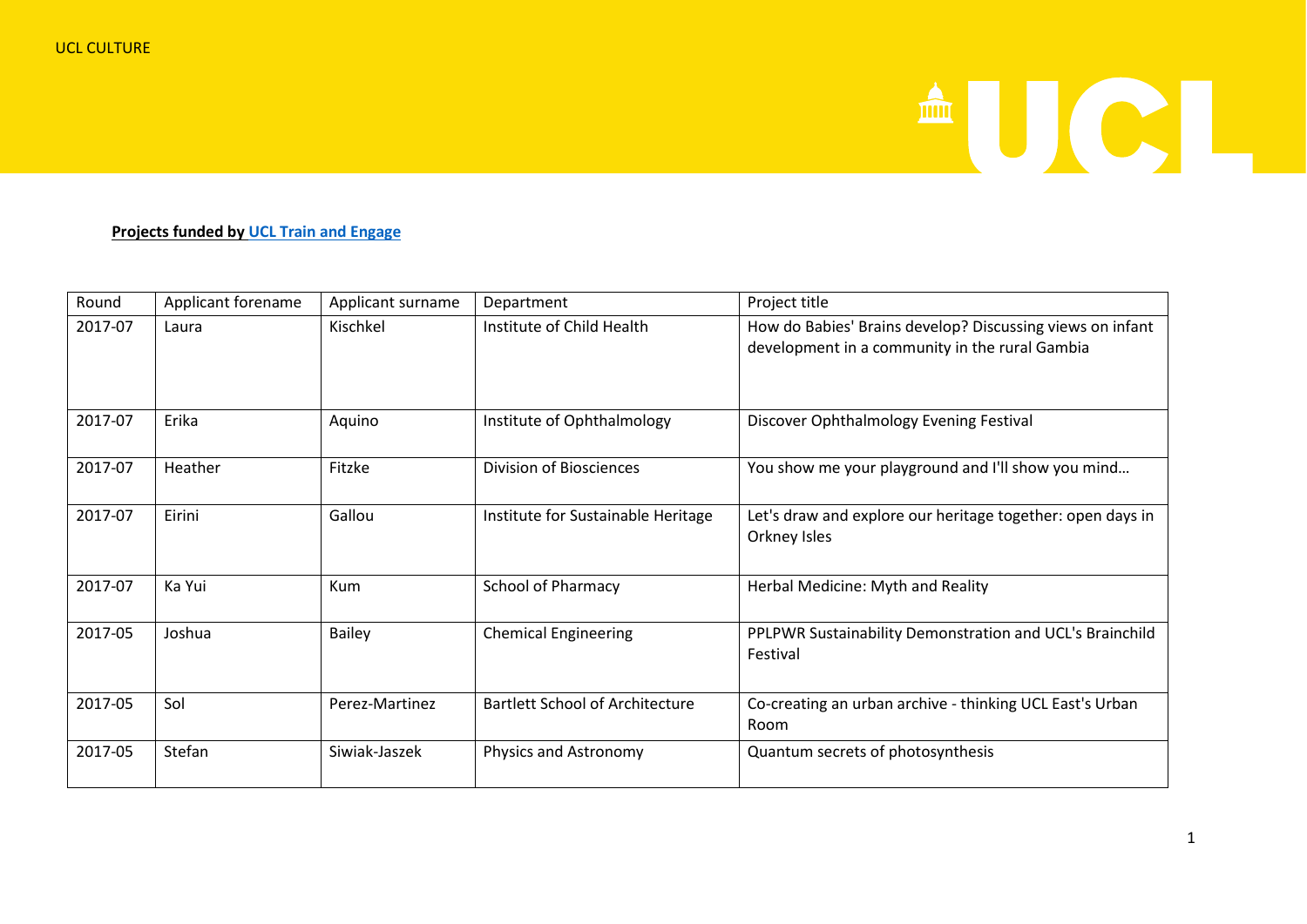

| 2017-05 | Georgios     | Spithourakis              | Computer science                                          | Human-machine hybrid poetry workshop and performance                                        |
|---------|--------------|---------------------------|-----------------------------------------------------------|---------------------------------------------------------------------------------------------|
| 2016-06 | Flávia       | Schechtman<br>Belham      | Division of Psychology and<br>Language Services           | The future of Neuroscience of Ageing: poems by older<br>adults                              |
| 2016-06 | Helen        | Devine                    | Institute of Neurology                                    | Speech or Steps? Using Interactive Video to Guide<br><b>Research Priorities</b>             |
| 2016-06 | Rosa Maria   | Mendizabal-<br>Espinosa   | Social Science Research Unit                              | Photo exhibition: 'Life in the neonatal unit: experiences<br>from parents around the world' |
| 2016-05 | Iman         | Azzi                      | Department of Curriculum,<br>Pedagogy and Assessment, IOE | Localizing conversations about global citizenship                                           |
| 2016-05 | Maddison     | Coke                      | Mathematical and Physical<br><b>Sciences</b>              | #challengeMartha                                                                            |
| 2016-05 | Ruth         | Slatter                   | Geography                                                 | Celebrating 200 years of Methodism in Stoke Newington                                       |
| 2015-10 | Jacob        | Heintze                   | Laboratory for Molecular Cell<br><b>Biology (LMCB)</b>    | Observe and Feel Cell Biology                                                               |
| 2015-07 | Deborah      | Padfield                  | Slade School of Fine Art/Joanna<br>Zakrzewska             | Festival of pain - access to project participation                                          |
| 2015-07 | <b>Chris</b> | O'Rourke                  | <b>CHIRP</b>                                              | London's Silent Cinemas                                                                     |
| 2015-07 | Dina         | Ibrahim Abou El<br>Amaiem |                                                           | Ucell - UCL Fuel Cells                                                                      |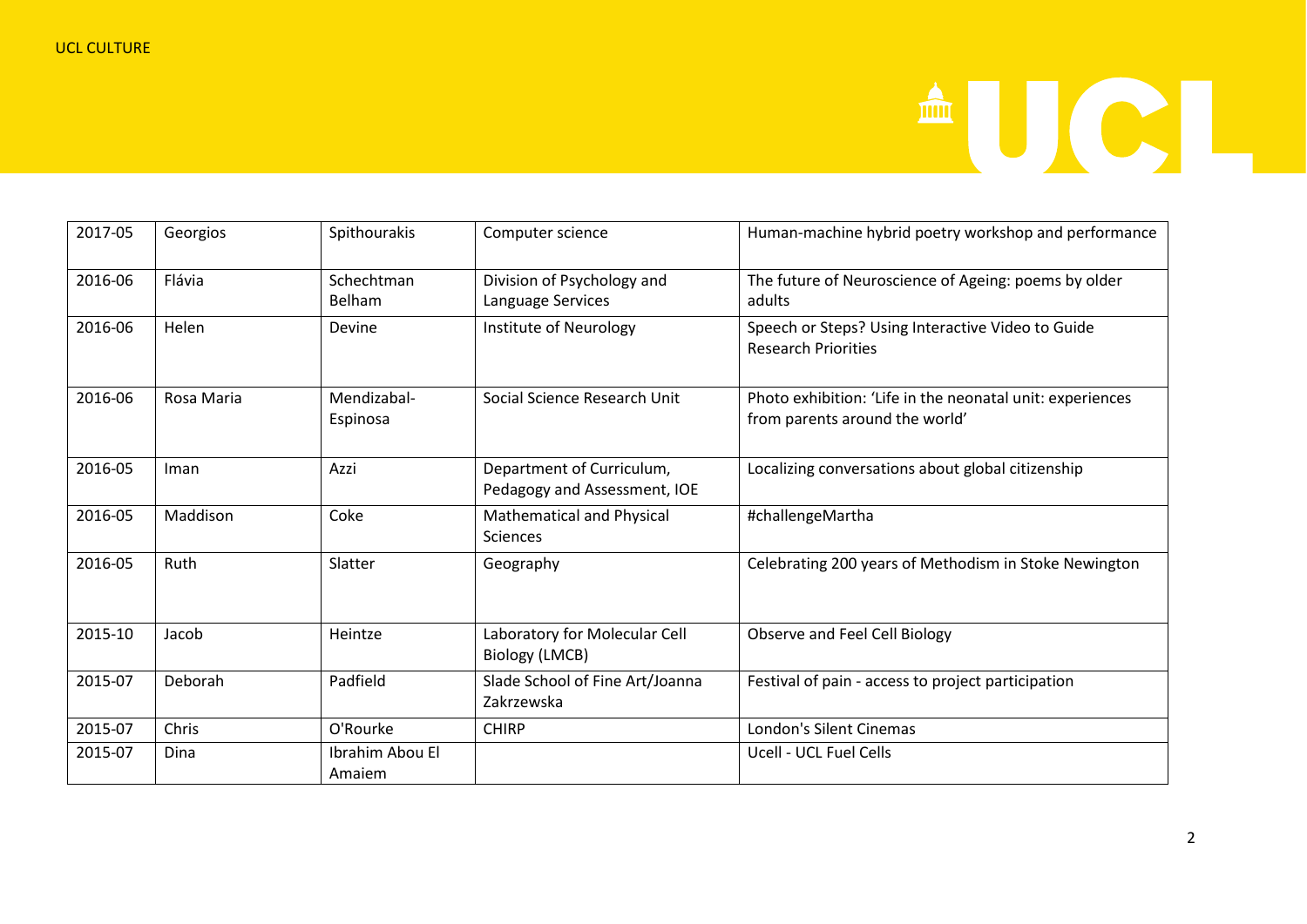

| 2015-07 | William     | Hodgson       | <b>Bartlett School of Architecture</b>           | Public Participation in Community House Building                                                                                                                |
|---------|-------------|---------------|--------------------------------------------------|-----------------------------------------------------------------------------------------------------------------------------------------------------------------|
| 2015-07 | Penelope    | Quinton       |                                                  | Occupied minds and post conflict utopias                                                                                                                        |
| 2015-07 | Cynthia     | Johnston      |                                                  | 'Mr Hart wasn't odd at all'; a Podcast for Blackburn<br>Museum                                                                                                  |
| 2014-04 | Michelle    | Downes        | UCL Institute of Child Health                    | London Brain Project (TICS workshop)                                                                                                                            |
| 2014-04 | Myfanwy     | Taylor        | Geography / Bartlett School of<br>Planning       | Planning London's economies from the grassroots: a<br>handbook of strategies, tactics and tools for community<br>groups engaging in planning on economic issues |
| 2013-06 | Sabina      | Andron        | <b>Bartlett School of Architecture</b>           | London Street Art Workshops                                                                                                                                     |
| 2013-06 | Felicity    | <b>Davies</b> | Civil, Environmental and Geomatic<br>Engineering | Champagne Socialism: listening and performing the Balfron<br>Tower [with David Roberts]                                                                         |
| 2013-06 | Rukayya     | Ibrahim       | Civil, Environmental and Geomatic<br>Engineering | Stakeholders' engagement in conversion of agro-waste<br>into fuel.                                                                                              |
| 2013-06 | Konstantina | Koutita       | Civil, Environmental and Geomatic<br>Engineering | The role of algae in CO2 cycle and climate change $- A$<br>guided tour on a ship that uses algae to reduce its<br>emissions                                     |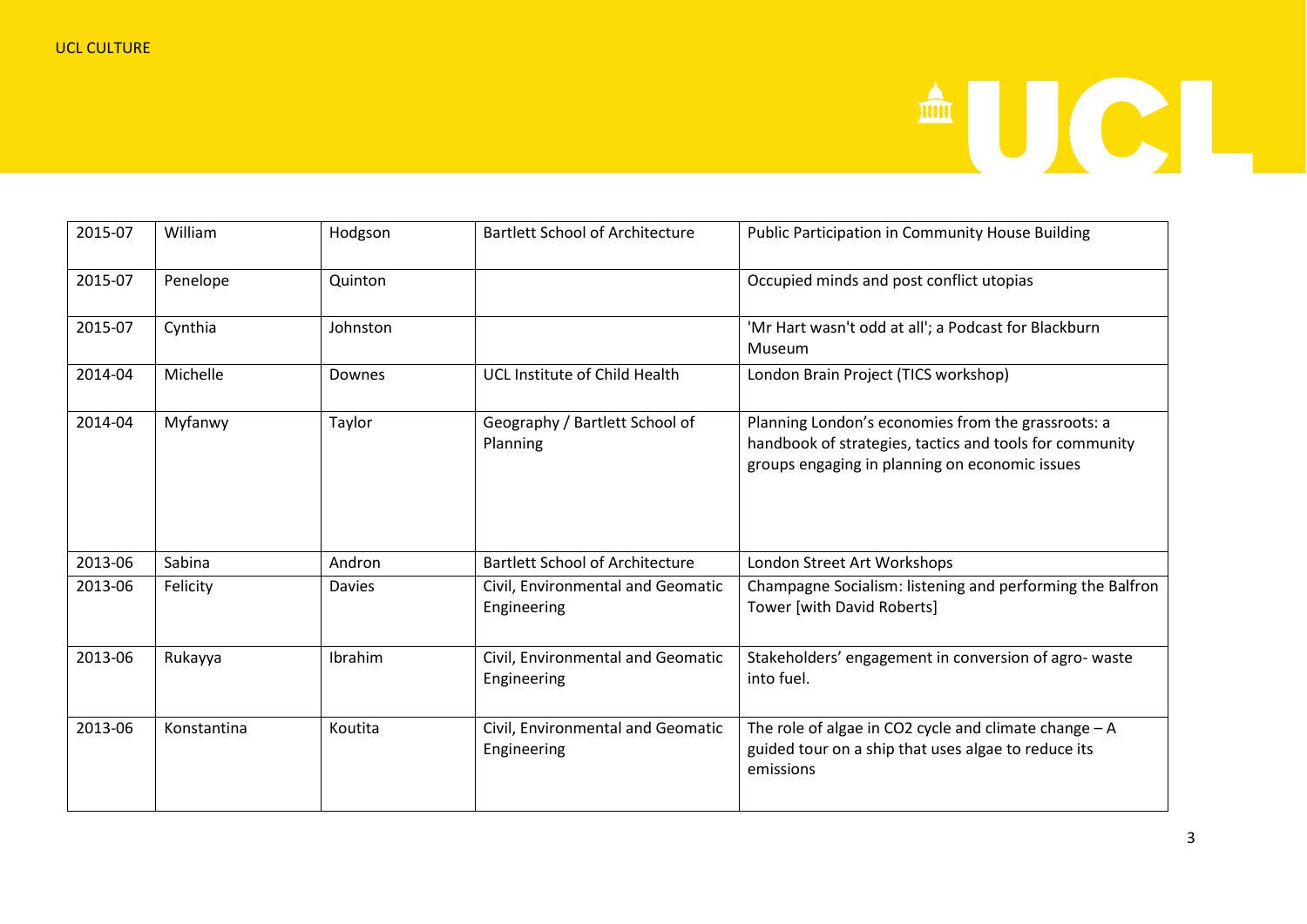## AUCL

| 2013-06 | Victoria       | Maynard        | Civil, Environmental and Geomatic<br>Engineering | Shelter research Pecha Kucha                                                                  |
|---------|----------------|----------------|--------------------------------------------------|-----------------------------------------------------------------------------------------------|
| 2012-07 | Dorina         | Cadar          | Epidemiology and Public Health                   | Use it, don't lose it!                                                                        |
| 2012-07 | Amber Michelle | Hill           | Institute of Neurology (IoN)                     | Paint Aware                                                                                   |
| 2012-07 | Sara           | Hillman        | Institute for Women's Health                     | Raising awareness of the pregnancy problem Acute Fatty<br>Liver                               |
| 2012-07 | Eva            | Macharia       | UCL Institute of Child Health                    | Reflux user experience workshop (Reflux UX)                                                   |
| 2012-07 | Erman          | Misirlisoy     | Institute of Cognitive Neuroscience              | Engaging poets with the brain and mind                                                        |
| 2012-07 | Adriana        | Pacheco-Coral  | Infection and Population Health                  | Assessing and understanding community participation for<br>dengue control in a Colombian city |
| 2012-07 | Vanessa        | Sousa Moreno   | <b>Eastman Dental Institute</b>                  | A microcosm in my mouth                                                                       |
| 2012-07 | Christopher    | <b>Street</b>  | Cognitive, Perceptual and Brain<br>Sciences      | Misperceived science: obtaining a realistic public<br>perception                              |
| 2012-02 | Laura          | Hirst          | Development Planning Unit                        | Newham Community Transport Forum                                                              |
| 2012-02 | David          | <b>Roberts</b> | <b>Bartlett School of Architecture</b>           | Haggerston Estate Open House Weekend                                                          |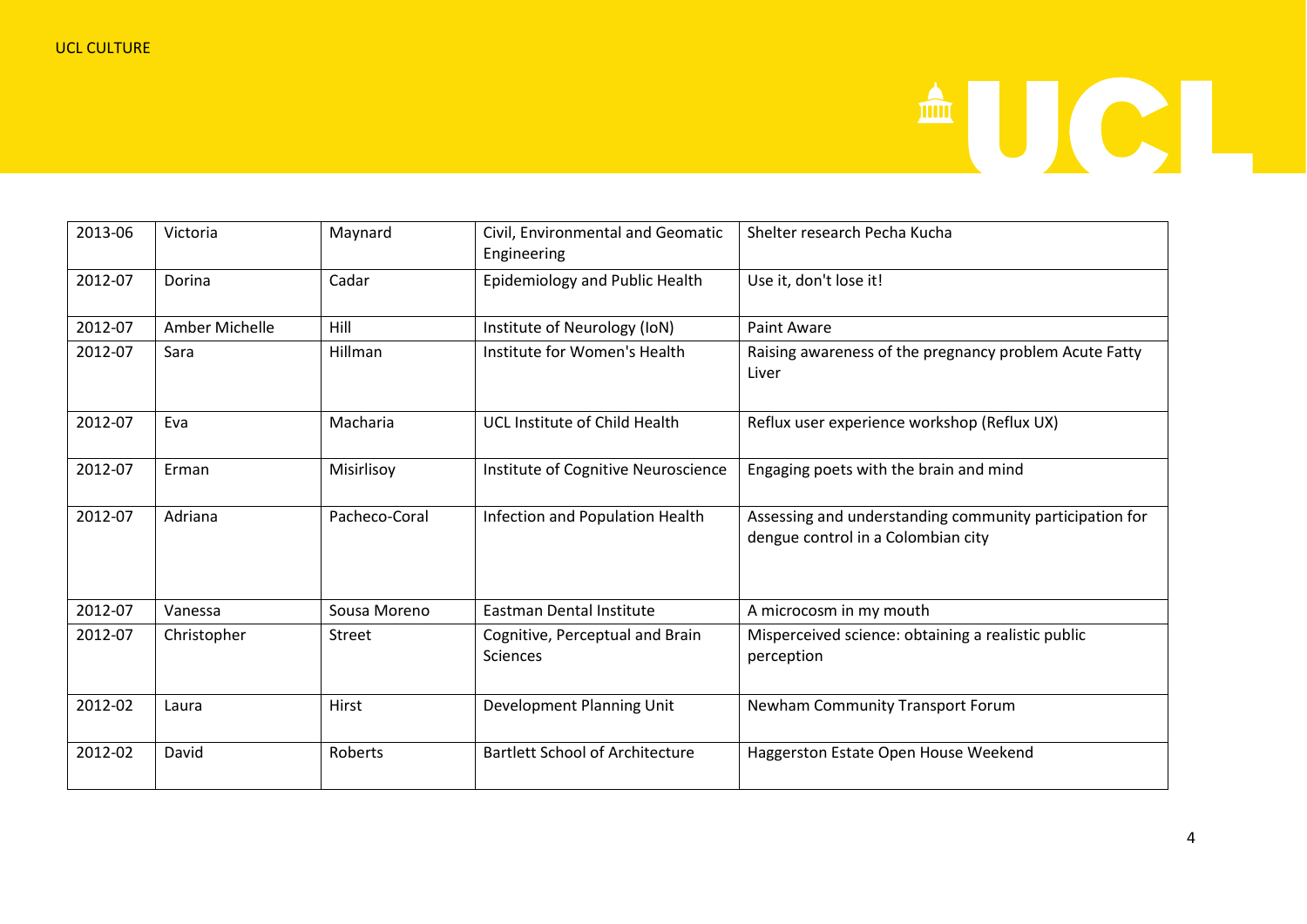

| 2012-02 | Robert        | Thompson       | <b>Electrical and Electronic</b><br>Engineering | Six degrees of science                                                             |
|---------|---------------|----------------|-------------------------------------------------|------------------------------------------------------------------------------------|
| 2011-01 | Oliwia        | <b>Berdak</b>  | <b>SSEES</b>                                    | <b>Writing War</b>                                                                 |
| 2011-01 | Agnes         | <b>Broome</b>  | <b>Scandinavian Studies</b>                     | Participatory Evaluation of "Nordic Noir Book Club"                                |
| 2011-01 | Harriet       | Cooper         | Birkbeck, English & Humanities                  | Physical Disability in Culture and Literature: A Public<br><b>Discussion Group</b> |
| 2011-01 | Lea           | Guzzo          | Birkbeck, Media & Cultural studies              | Let's invite a scientist and an artist at home!                                    |
| 2011-01 | Angela        | Horan-Anderson | Institute of Archaeology                        | Unearthing Lexden: Engaging the Community around<br><b>Lexden Earthworks</b>       |
| 2011-01 | Eleanor       | Packham        | Birkbeck, English & Humanities                  | Working with steampunks to create a Victorian role-play<br>quest                   |
| 2011-01 | Paris         | O'Donnell      | <b>Information Studies</b>                      | <b>Marginal Notes</b>                                                              |
| 2011-01 | Nichola       | Smalley        | Scandinavian Studies                            | New Swedish Fiction Book Club                                                      |
| 2011-01 | Elaine        | Speight        | Birkbeck, Media & Cultural studies              | West Bromwich Audio Tour                                                           |
| 2014    | Katy          | <b>Beinart</b> | The Bartlett School of Architecture             | The Brixton Museum                                                                 |
| 2014    | Masuma Pervin | Mishu          | Institute of Epidemiology and<br>Health         | Healthy eating and healthy mouth for the children                                  |